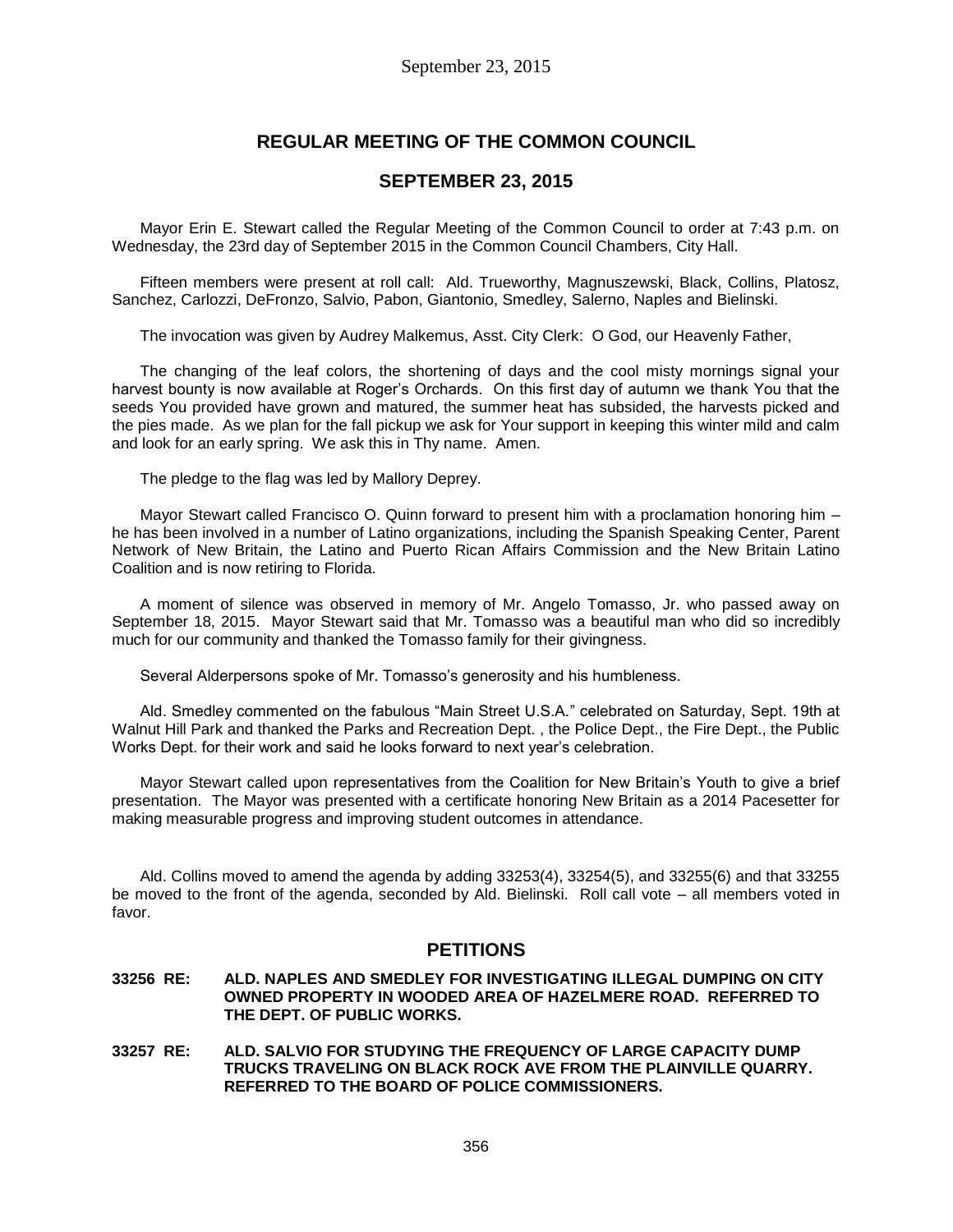#### **33258 RE: ALD. GIANTONIO AND DEFRONZO FOR CONDUCTING A TRAFFIC STUDY ON KENSINGTON AVE NEAR BUELL STREET, CLINIC DRIVE AND WALSH STREET. REFERRED TO THE BOARD OF POLICE COMMISSIONERS.**

Ald. Collins moved to accept and adopt the Consent Agenda, seconded by Ald. Bielinski. Roll call vote – all members voted in favor. Approved September 24, 2015 by Mayor Erin E. Stewart.

### **CONSENT AGENDA**

### **PURCHASING DEPARTMENT**

#### **33248 RE: COOPERATIVE PURCHASING - HEAVY DUTY TRUCK WITH HIGH PRESSURE SEWER CLEANER FOR PUBLIC WORKS DEPT**

To Her Honor, the Mayor, and the Common Council of the City of New Britain: the undersigned beg leave to report the following:

In accordance with City Code of Ordinances, Chapter 2, Article VIII, Division 1, Section 2-538 (a), a purchase order was requested for the following under the State of Connecticut's Cooperative Purchasing Plan for the Public Works Department, Utilities Division.

| <b>Supplier</b>                                | Item                                                                     | Price        |
|------------------------------------------------|--------------------------------------------------------------------------|--------------|
| Freightliner of Hartford<br>East Hartford, CT. | 2015 Freightliner Heavy Duty Truck<br>with a High Pressure Sewer Cleaner | \$228.402.50 |

The Public Works Department, Utilities Division requested the purchase of a new 2015 Freightliner Heavy Duty Truck with a High Pressure Sewer Cleaner utilizing the State of Connecticut's contract Award 14PSX0239. The new 2015 Freightliner Heavy Duty Truck with a High Pressure Sewer Cleaner will be utilized to clean sewer lines when they become backed up with sewerage and stop flowing. This new High Pressure Sewer Cleaning Truck will be a vital part of the day to day operation of the Public Works Department, Utilities Division. Funding for this purchase is available within the Public Works Department, Utilities Division's account number, 208315101-5740, Sewer Fund, Other Miscellaneous Equipment.

RESOLVED: That the Purchasing Agent is hereby authorized to issue a purchase order for \$228,402.50 to Freightliner of Hartford of East Hartford, CT for the purchase of a new 2015 Freightliner Heavy Duty Truck with a High Pressure Sewer Cleaner for the New Britain Public Works Department, Utilities Division utilizing the State of Connecticut's Cooperative Purchasing Plan, Contract Award #14PSX0239.

> Jack Pieper Purchasing Agent

#### **33249 RE: DISPOSAL OF CONTAMINATED SOIL FOR THE PUBLIC WORKS DEPT.**

To Her Honor, the Mayor, and the Common Council of the City of New Britain: the undersigned beg leave to report the following:

In accordance with City Code of Ordinances, Chapter 2, Article VIII, Division 1, Section 2-531 a purchase order was requested by the Public Works Department, Utilities Division for the Disposal of Contaminated Soil.

| Supplier                 | Item                    | $Q$ ty | Unit Price | <b>Total Price</b> |
|--------------------------|-------------------------|--------|------------|--------------------|
| <b>Phoenix Soil, LLC</b> | Disposal of Contaminate | 1.000  | \$48.00    | \$48,000,00        |
| Plainville, CT.          | Soil                    | ons "  |            |                    |

The Public Works Department, Utilities Division has one thousand (1,000) tons of contaminated soil that needs to be disposed of in accordance with the State of Connecticut's regulations governing disposal of contaminated solid waste. The contaminated soil that the Public Works Department, Utilities Division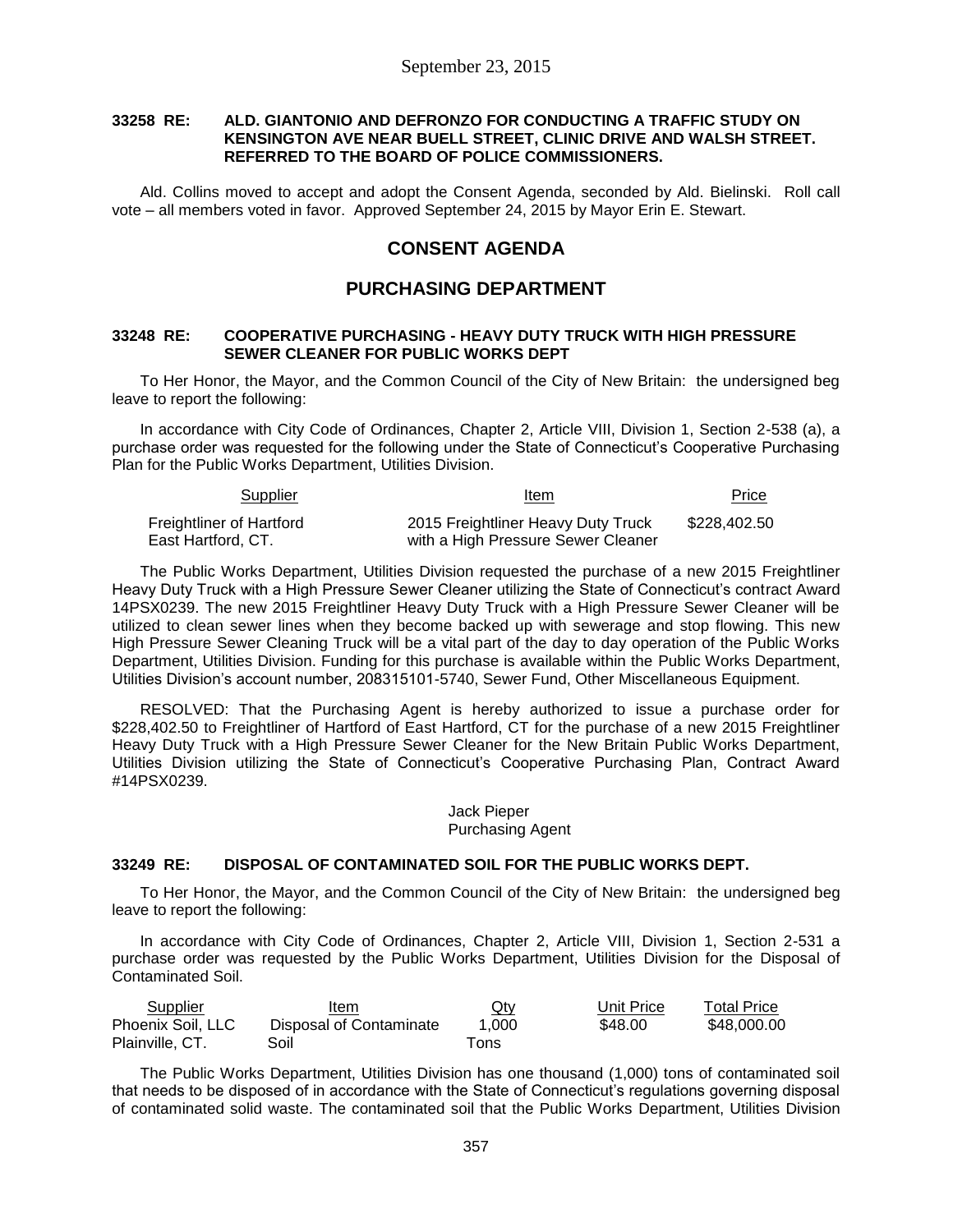has is from City street catch basins that they have cleaned and from sweeping of City streets during 2015. The contaminated soil is being stored in the Public Works Department, Utilities Division's Deming Road facility in Berlin, CT. Phoenix Soil, LLC is the sole source vendor in the State of Connecticut for the disposal and treatment of the Contaminated Soil and is regulated by the State of Connecticut's Department of Energy and Environmental Protection, (DEEP). They treat the Contaminated Soil into a certified clean product. Phoenix Soil, LLC charges a disposal fee of \$48.00 per ton for the Contaminated Soil. Funding is available for the Disposal of Contaminated Soil in the Public Works Department, Utilities Division's account, 208315101-533, Sewer Fund, Professional Services.

RESOLVED: The Purchasing Agent is hereby authorized to issue a purchase order for \$48,000.00 to Phoenix Soil, LLC of Plainville, CT. for the Disposal of Contaminated Soil for the Public Works Department, Utilities Division.

> Jack Pieper Purchasing Agent

# **TAX COLLECTOR**

#### **33250 RE: TAX ABATEMENTS, CORRECTIONS AND REFUNDS**

To Her Honor, the Mayor, and the Common Council of the City of New Britain: the undersigned beg leave to report the following:

The Collector of Taxes has referred a list of tax abatements, corrections and refunds. Acceptance and adoption is respectfully recommended.

> Cheryl S. Blogoslawski Tax Collector

# **HUD GRANTS COMMMITTEE**

#### **33244-1 RE: 2015 CONSOLIDATED PLAN SUBSTANTIAL AMENDMENT**

To Her Honor, the Mayor, and the Common Council of the City of New Britain: the undersigned beg leave to report the following:

The HUD Grants Committee of the Common Council at a special meeting held on Wednesday evening, September 9, 2015, at 8:00 PM in the Council Chambers, to which was referred the matter of resolution #33244 – 2015 Consolidated Plan Substantial Amendment, voted to accept and referred back to the Common Council with a favorable recommendation.

> Alderwoman Suzanne Bielinski President Pro Tempore

## **NEW BUSINESS**

## **RESOLUTION**

#### **33255 RE: APPROVAL OF TENTATIVE AGREEMENT TO BRING AN ATLANTIC LEAGUE BASEBALL TEAM TO NEW BRITAIN**

To Her Honor, the Mayor, and the Common Council of the City of New Britain: the undersigned beg leave to recommend the adoption of the following:

WHEREAS, the City of New Britain is the owner of New Britain Stadium, located at Willow Brook Park in said City, and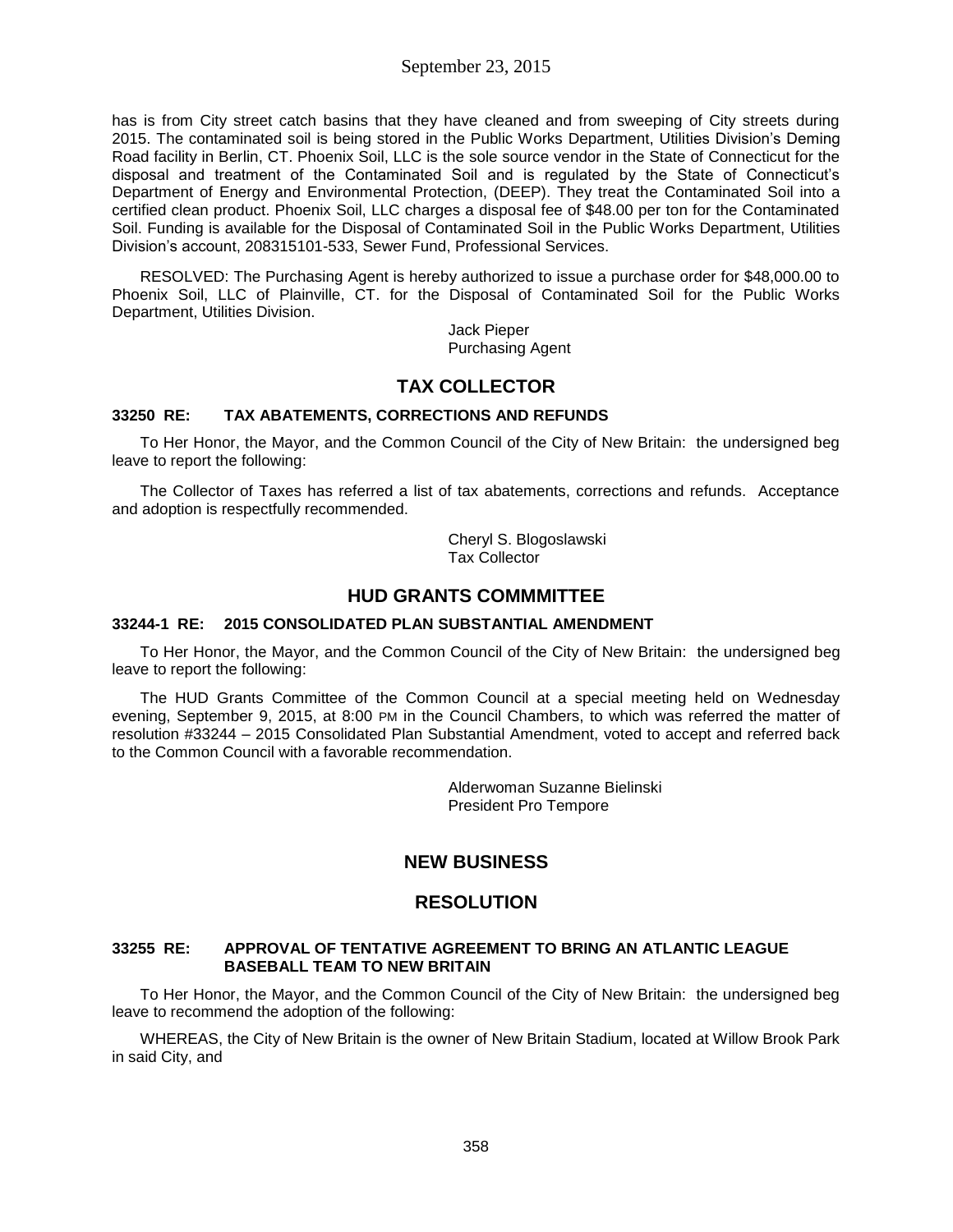WHEREAS, it is in the interest of the City of New Britain to promote the highest and best use of this stadium as one of our premier recreational facilities, and

WHEREAS, there is a tremendous amount of support within the City of New Britain and the surrounding area for the continuation of high-quality professional baseball and a family-friendly atmosphere at New Britain Stadium, and

WHEREAS, the Atlantic League of Professional Baseball is desirous of locating an Atlantic League baseball team in the City of New Britain, and

WHEREAS, the City of New Britain and representatives from the Atlantic League have engaged in a series of discussions over the past several months and have reached a tentative agreement on a lease of New Britain Stadium from January 1, 2016 through December 31, 2030, which contains two five-year options at the election of the Lessee, and

WHEREAS, the Common Council of the City of New Britain supports these efforts to keep the highest quality professional baseball at New Britain Stadium , NOW, THEREFORE BE IT

RESOLVED, by the Common Council of the City of New Britain that Mayor Erin E. Stewart is hereby authorized to enter into all contract agreements and arrangements with representatives of the Atlantic League for the purpose of maintaining professional baseball in New Britain and, therefore, the tentative agreement between the City of New Britain and representatives of the Atlantic League which was entered into on September 21, 2015 is hereby ratified.

> Alderwoman Suzanne Bielinski President Pro Tempore

Alderwoman Tonilynn Collins Majority Leader

Alderman Wilfredo Pabon Minority Leader

Alderman Jamie Giantonio Assistant Minority Leader

Ald. Bielinski moved to accept and adopt, seconded by Ald. Giantonio. Ald. Bielinski moved the Council enter into Executive Session to discuss contract negotiations and that they be accompanied by the Mayor, the Corporation Counsel, Chief of Staff, John Healey, and Joseph Klein, Executive Director of the Atlantic League. Motion seconded by Ald. Giantonio. Roll call vote – all members voted in favor. Executive Session began at 8:18 p.m.

The Council voted to return to order at 8:43 p.m. on motion of Ald. Bielinski, seconded by Ald. Salvio.

Resolution accepted and adopted by roll call vote – all members voted in favor. Approved September 24, 2015 by Mayor Erin E. Stewart

# **RESOLUTIONS RETURNED FROM COMMITTEE**

Ald. Smedley recused himself due to a possible conflict of interest regarding the following resolution – he is the author and application founder of one of the proposals.

#### **33244-2 RE: 2015 CONSOLIDATED PLAN SUBSTANTIAL AMENDMENT**

To Her Honor, the Mayor, and the Common Council of the City of New Britain: the undersigned beg leave to recommend the adoption of the following:

WHEREAS, at its meeting of July 9, 2015, the Commission on Community and Neighborhood Development approved Substantial Amendment No. 1 to the 2015 Annual Consolidated Plan to transfer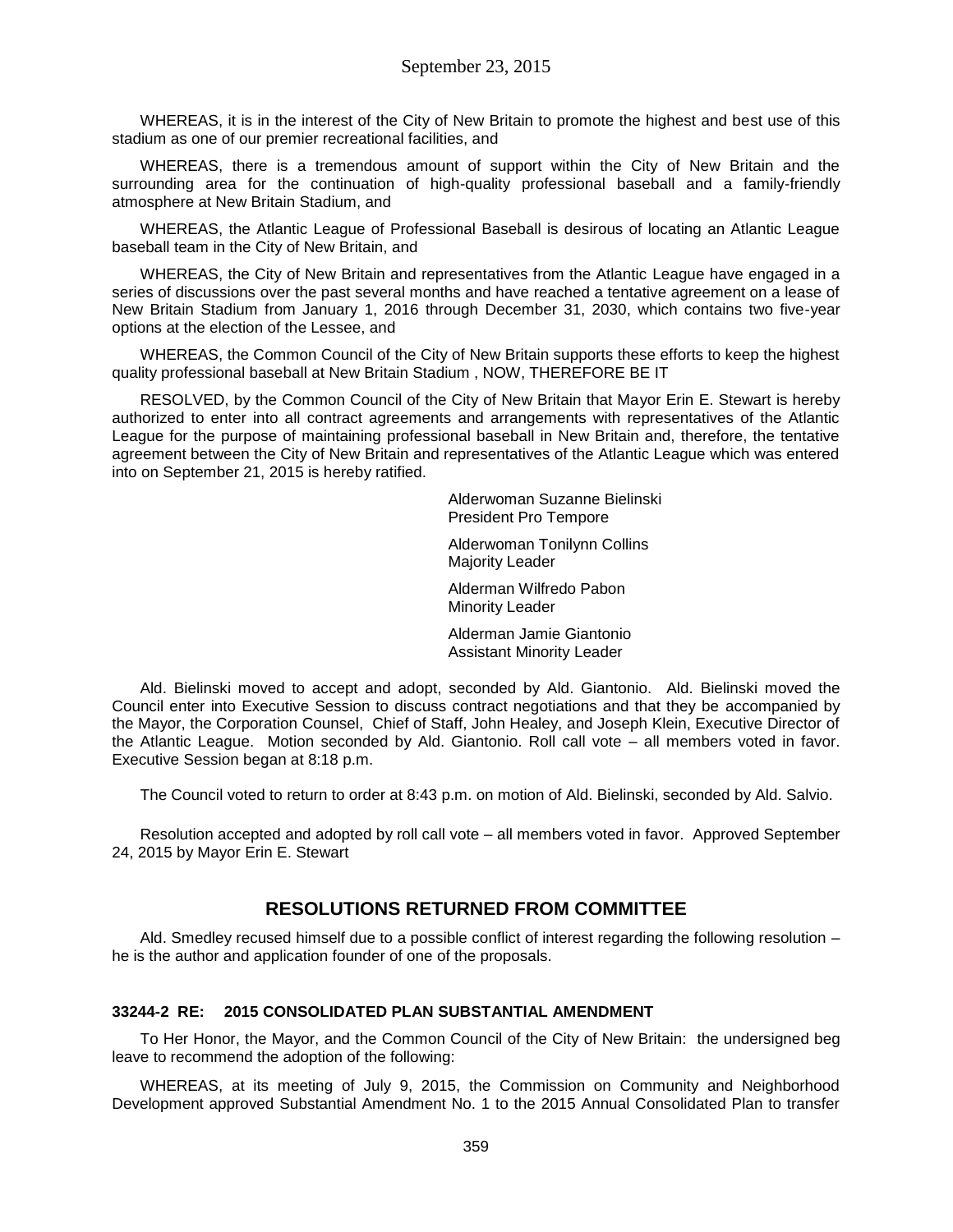funds from stalled, cancelled, or completed Community Development Block Grant projects to new "shovel ready" projects as follows:

| <b>Transfer Out</b>                         |              |  |
|---------------------------------------------|--------------|--|
| FY 2006 Neighborhood Preservation Program   | \$1,719.89   |  |
| FY 2007 Neighborhood Preservation Program   | \$33,602.57  |  |
| FY 2009 Housing Code Enforcement            | \$406.50     |  |
| FY 2010 Neighborhood Preservation Program   | \$5,732.52   |  |
| FY 2011 Neighborhood Preservation Program   | \$12,886.15  |  |
| FY 2011 Contingency                         | \$168,434.33 |  |
| FY 2012 Big Brothers/Big Sisters            | \$5,000.00   |  |
| FY 2012 Fire Code Enforcement               | \$205.00     |  |
| FY 2013 East Side NRZ                       | \$8,000.00   |  |
| FY 2013 Habitat for Humanity                | \$50,000.00  |  |
| FY 2013 Business Assistance Program         | \$193,251.44 |  |
| FY 2014 Clean & Lien Program - Public Works | \$22,560.56  |  |
| FY 2014 Business Assistance Program         | \$90,000.00  |  |
| FY 2014 Property Rehabilitation Program     | \$110,984.04 |  |
| FY 2015 Property Rehabilitation Program     | \$187,117.00 |  |
|                                             | \$889,900.00 |  |
| <b>Transfer In</b>                          |              |  |
| Senior Center HVAC Improvements             | \$315,900.00 |  |
| Trinity on Main HVAC Improvements           | \$397,000.00 |  |
| <b>Arch Street Parking Lot</b>              | \$87,000.00  |  |
| <b>School Auditorium Upgrades</b>           | \$90,000.00  |  |
|                                             | \$889,900.00 |  |

WHEREAS, a public notice of the Substantial Amendment was issued on July 31, 2015, to allow for public review and comment;

NOW, THEREFORE, BE IT RESOLVED, that the Common Council of the City of New Britain approves Substantial Amendment No. 1 to the City of New Britain's 2015 Annual Consolidated Plan and authorizes Mayor Erin E. Stewart to submit it to the U. S. Department of Housing and Urban Development.

> Alderman Carlo Carlozzi, Jr. Alderman Jamie Giantonio Alderman Emmanuel Sanchez

Ald. Carlozzi moved to accept and adopt, seconded by Ald. Salvio. So voted. Approved September 24, 2015 by Mayor Erin E. Stewart.

Ald. Smedley returned to the Chambers.

# **NEW BUSINESS**

## **RESOLUTIONS**

### **33251 RE: ITALIAN AMERICAN HERITAGE MONTH AND COLUMBUS DAY**

To Her Honor, the Mayor, and the Common Council of the City of New Britain: the undersigned beg leave to recommend the adoption of the following:

WHEREAS, the United States Congress, by joint resolution on April 30, 1934 and modified in 1968 (36 U.S.C. 107), as amended, proclaimed the second Monday of October of each year as "Columbus Day"; and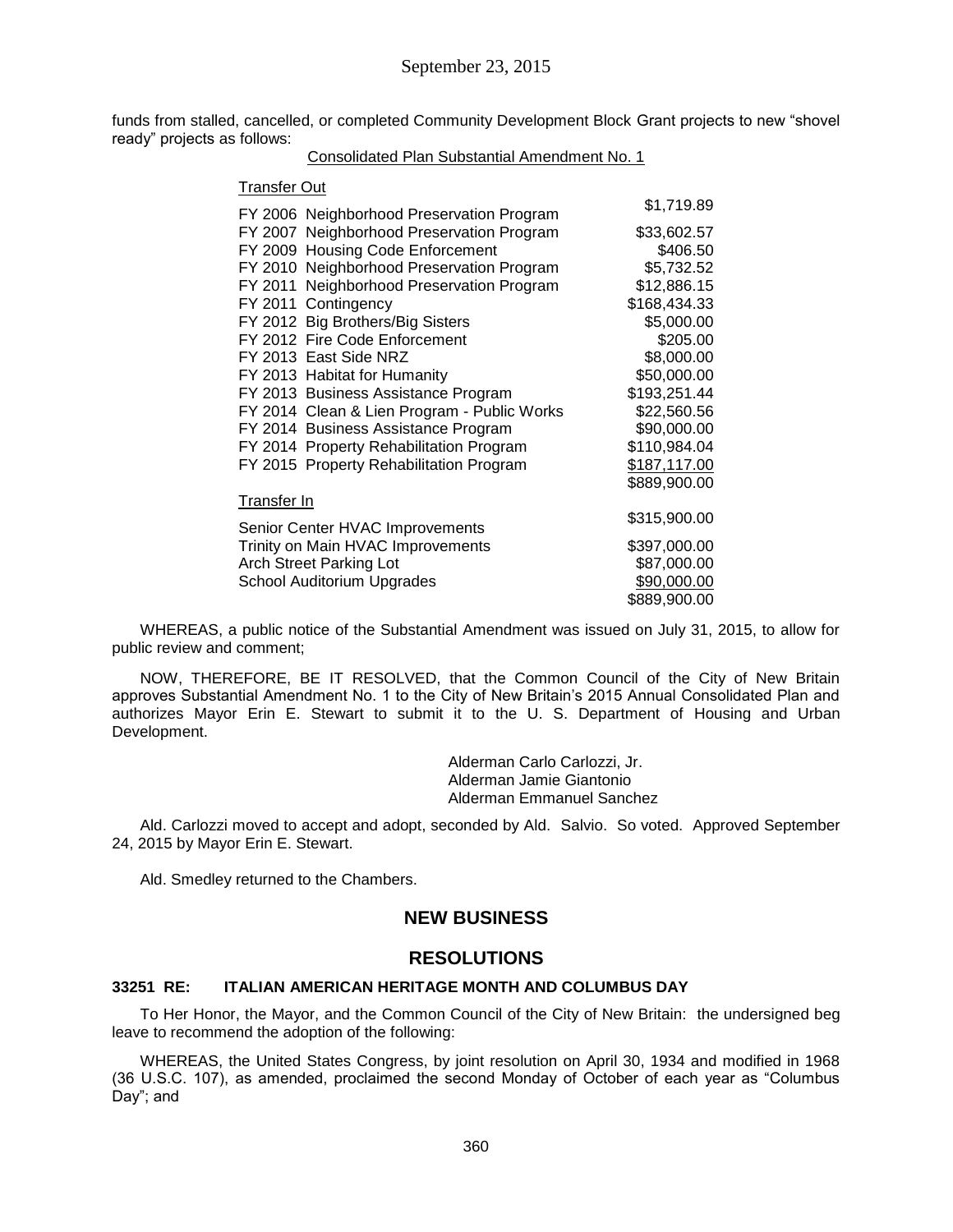WHEREAS, Columbus Day has become a celebration of not only memorializing the man and his crew who journeyed to America 523 years ago, but also a day to reflect on the professional and social accomplishments of all Americans of Italian descent and their impact on American Society; and

WHEREAS, the City of New Britain is proud to be home to such a distinguished population and recognizes the accomplishments Italian American men and woman have made in fields including business, education, government, law, medicine and public safety; and

WHEREAS, in addition to a strong professional presence, Italian American fraternal organizations, including Angelo Tomasso Sr. Lodge Order Sons of Italy in America, Calabria Mia, Generale Ameglio Society, Angelo Custode Society, Campodipietra Society and Italian Heritage Foundation, Inc., have long been pillars in the New Britain community and have contributed to the rich, diverse culture of our City; NOW, THEREFORE, BE IT

RESOLVED, that the City of New Britain proclaim October 12, 2015 as Columbus Day and call upon all residents to observe this day with appropriate ceremonies and activities; AND BE IT FURTHER

RESOLVED, that the City of New Britain designates October as Italian American Heritage Month.

Alderman Carlo Carlozzi, Jr. Alderman Louis G. Salvio

Ald. Carlozzi moved to accept and adopt, seconded by Ald. Bielinski. So voted. Approved September 24, 2015 by Mayor Erin E. Stewart.

Ald. Giantonio moved to accept and adopt resolution 33252, seconded by Ald. Pabon. Ald. Trueworthy moved to amend by adding a strike-all amendment, seconded by Ald. Bielinski. Amendment carried by voice vote.

#### **33252 RE: FISCAL YEAR 2014-2015 BUDGET TRANSFER AND AMENDMENT - GENERAL FUND AND CAPITAL NON-CURRING FUND**

To Her Honor, the Mayor, and the Common Council of the City of New Britain: the undersigned beg leave to recommend the adoption of the following:

Whereas, revenue, expenditure, encumbrance and accrual activities for fiscal year 2014-2015 have concluded,

Whereas, the fiscal year 2014-2015 General Fund results from operations (unaudited) are in a surplus position as summarized below:

|                                     | <b>Budget</b> | Actual        | Variance    |
|-------------------------------------|---------------|---------------|-------------|
| Revenue                             | \$221,099,064 | \$221,720,359 | \$ 621.295  |
| Expenditures                        | \$221,099,064 | \$214,347,519 | 6,751,545   |
| <b>FY14 Deficit from Operations</b> |               |               | \$7.372.840 |
| (unaudited)                         |               |               |             |

Whereas, the following schedule depicts the General Fund operating results (audited) for the previous six (6) years:

| FY 2014: | $$$ (7,630,000)  |
|----------|------------------|
| FY 2013: | 395,000<br>S.    |
| FY 2012: | \$ 153,000       |
| FY 2011: | \$3,011,000      |
| FY 2010: | \$ (988,000)     |
| FY 2009: | \$ (3, 125, 000) |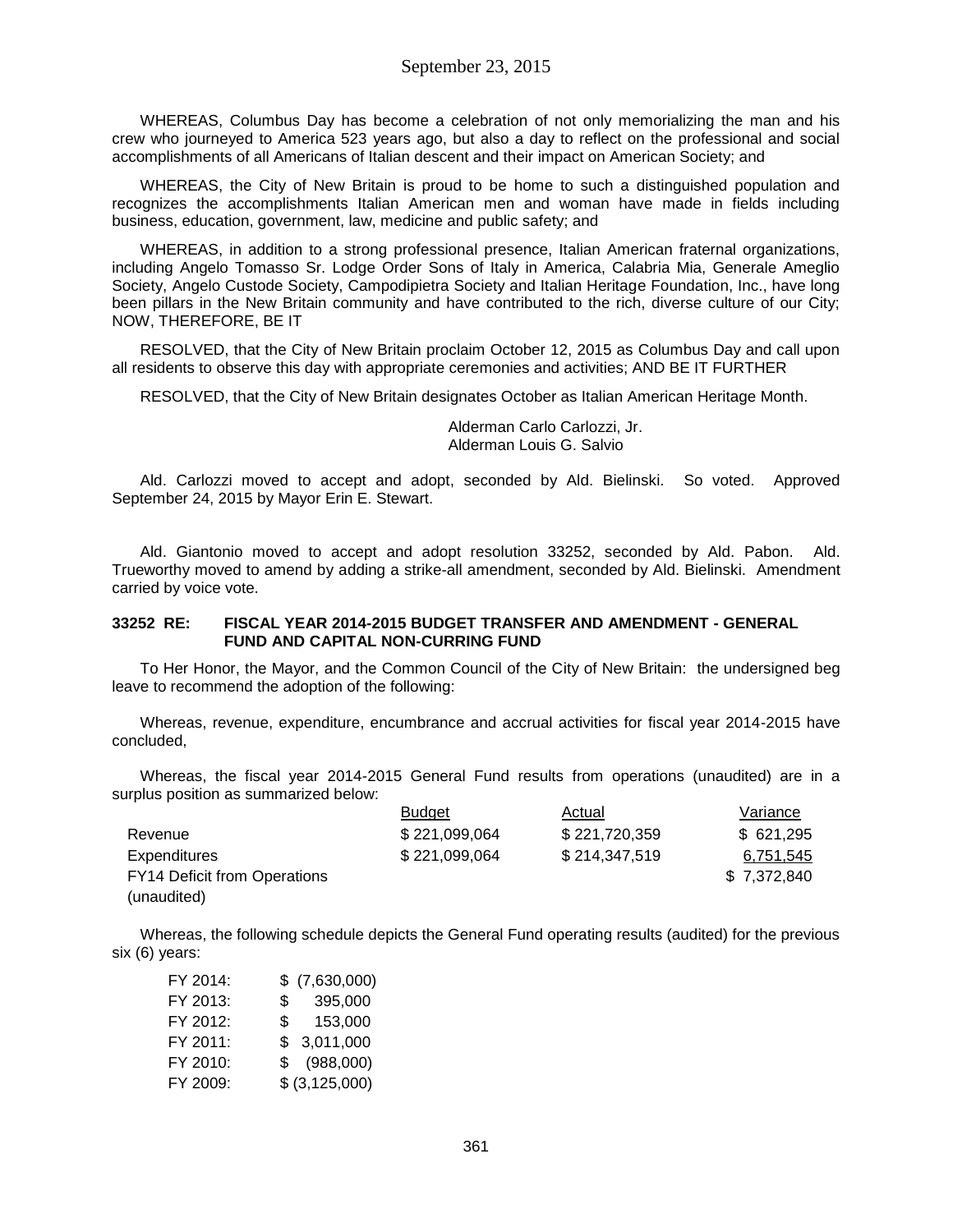Whereas, revenues budgeted for the MBR offset (a revenue offset to the minimum budget requirement (MBR) for BOE) was not realized while revenues from police specials, tax collections, state aid, debt premium and miscellaneous collections were higher than anticipated;

Whereas, in addition, expenditures for employee pension and medical insurance, municipal insurance, sanitation and debt service were lower than anticipated,

Whereas, the FY15 operating surplus will be absorbed within the cumulative fund balance, (\$4,965,000, audited, as of June 30, 2014), leaving an increased (unaudited) cumulative fund balance of \$12,337,840, 5.58% of the FY15 operating expenditure budget,

Whereas, through the FY 2015 audit process, it is the recommendation of the Common Council that \$3m be reserved in fund balance for repayment of the City's debt obligations. A resolution for approval of this transaction will be forthcoming prior to the issuance of the City's annual audit at the end of December,

Whereas, to more accurately reflect fiscal year 2014-2015 operating results, a budget transfer is proposed to adjust both revenue and expenditure budgets to more accurately reflect actual funds received / disbursed; therefore, be it

Resolved, that the line item transfers within the General Fund, as outlined in the attachment, for the fiscal year ending June 30, 2015 be made and put on file in the Town Clerk's Office. And be it further

Resolved, that a budget amendment be made within the Capital Non-Recurring Fund as follows:

| Revenue increase.<br>Transfer from GF              | 003092015-6001   | \$500,000 |
|----------------------------------------------------|------------------|-----------|
| Expenditure Increase:<br><b>Elderly Tax Relief</b> | 0032400615-50833 | \$500,000 |

Alderman Michael Trueworthy

Resolution as amended carried by voice vote. Approved September 24, 2015 by Mayor Erin E. Stewart.

#### **33253 RE: PROPOSED AMENDMENT TO SEC. 11-6 OF THE ORDINANCES TO ENSURE CLEAN CARTS ARE PLACED IN FRONT OF THE OWNERS/RESIDENTS PROPERTY**

*Proposed Amendment On File In Town Clerk's Office.*

Revenue Increase:

Ald. Giantonio moved to accept and refer to the Consolidated Committee, seconded by Ald. Pabon. So voted. Approved September 24, 2015 by Mayor Erin E. Stewart.

#### **33254 RE: BUDGET TRANSFER - DEMOCRATIC REGISTRAR OF VOTERS - \$54,600**

To Her Honor, the Mayor, and the Common Council of the City of New Britain: the undersigned beg leave to recommend the adoption of the following:

Whereas, the Registrars of Voters office is responsible for handling all the election services that pertain to the citizens of New Britain, and;

Whereas, a Democratic primary was held on September 16, 2015 that was not budgeted for. This required extra staff time, voting machine maintenance and memory card programming that the State used to pick up.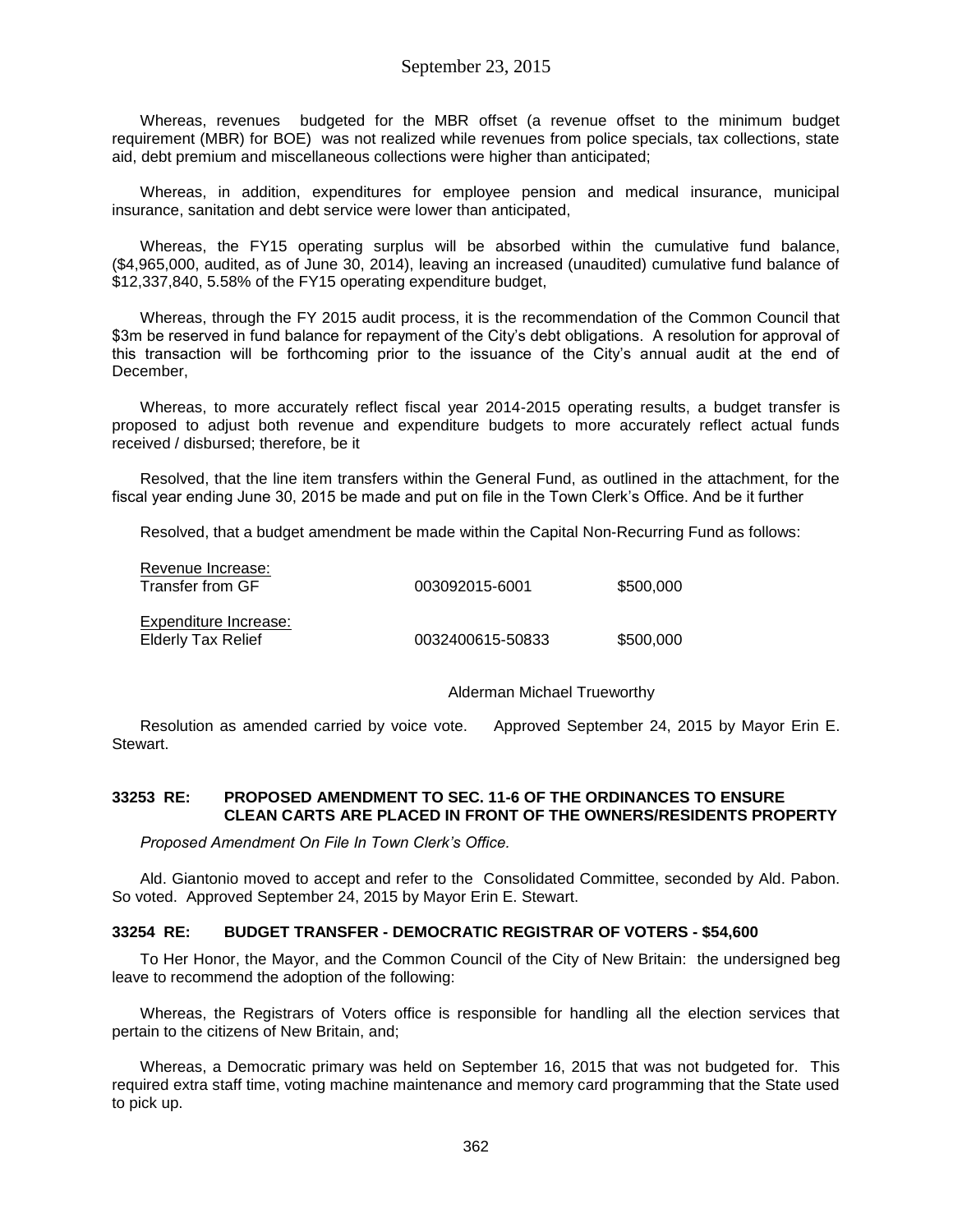Whereas, the Registrars of Voters office must provide these services to ensure proper adherence to State statutes and procedures, and;

WHEREAS, the FY 2015-2016 General Fund Contingency includes monies within its account, THEREFORE, BE IT,

RESOLVED, that monies be transferred within the FY 2015-2016 General Fund budget for this purpose as follows:

| FROM:<br>001625101-5871 | Contingency                                   | \$54,600 |
|-------------------------|-----------------------------------------------|----------|
| TO:                     |                                               |          |
| 001104001-5124          | Voters Democrat - Part Time Salaries          | 15,000   |
| 001104001-5125          | Voters Democrat - Temporary Salaries          | 20,000   |
| 001104001-5331          | Voters Democrat - Professional Services       | 11,100   |
| 001104001-5412          | Voters Democrat - Telecommunications          | 5,000    |
| 001104001-5436          | Voters Democrat - Equipment, Main't & Repairs | 3,000    |
| 001104001-5610          | Voters Democrat - Postage                     | 500      |
|                         | TOTAL:                                        | \$54,600 |
|                         |                                               |          |

#### Alderman David DeFronzo

Ald. DeFronzo moved to accept and adopt, seconded by Ald. Bielinski. Roll call vote – all members voted in favor. Approved September 24, 2015 by Mayor Erin E. Stewart.

There being no further business to come before the Council, Ald. Giantonio moved to adjourn, seconded by Ald. Bielinski. So voted. Meeting adjourned at 8:43 p.m.

ATTEST: Audrey Malkemus, Asst. City Clerk